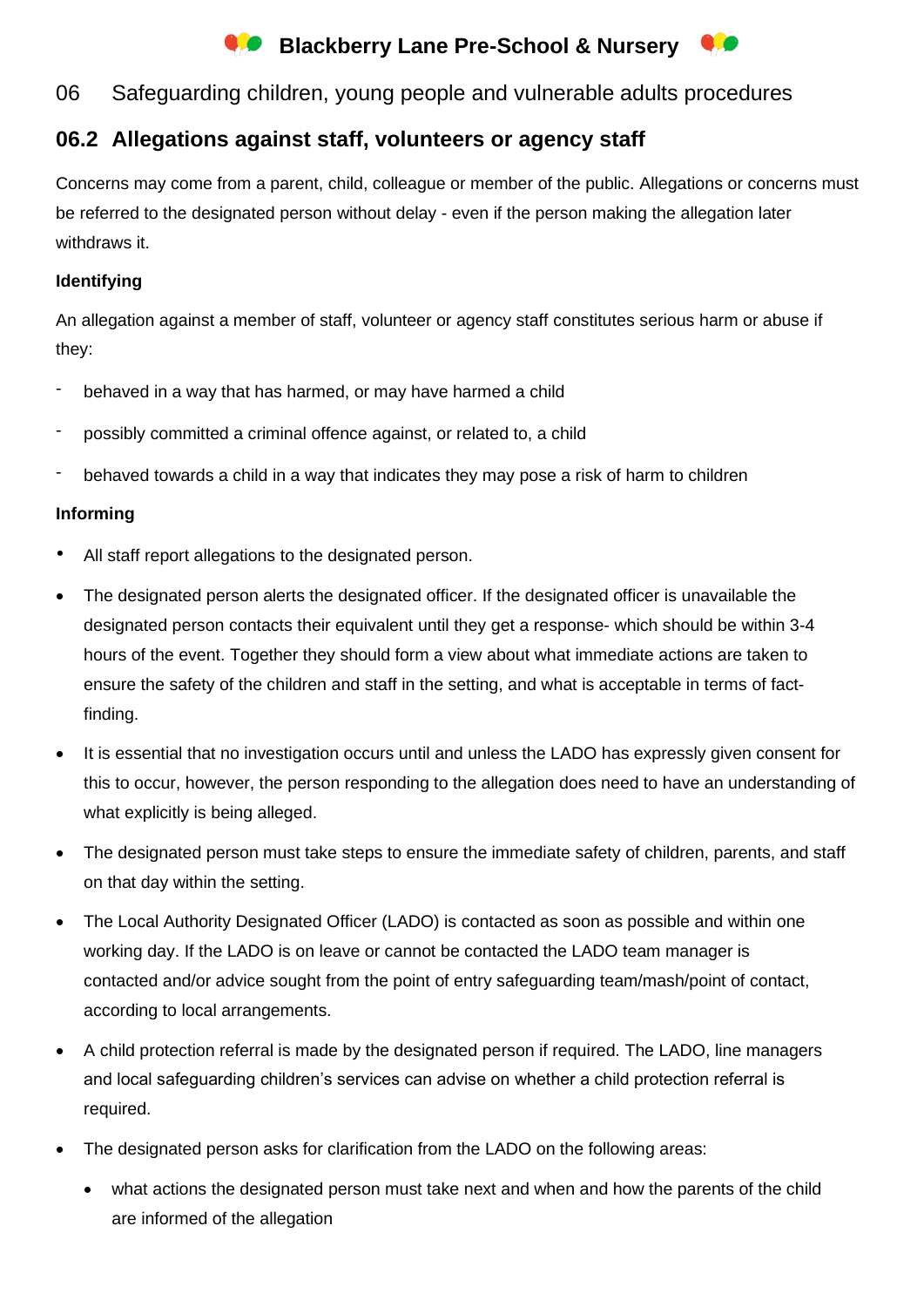- whether or not the LADO thinks a criminal offence may have occurred and whether the police should be informed and if so who will inform them
- whether the LADO is happy for the setting to pursue an internal investigation without input from the LADO, or how the LADO wants to proceed
- whether the LADO thinks the person concerned should be suspended, and whether they have any other suggestions about the actions the designated person has taken to ensure the safety of the children and staff attending the setting
- The designated person records details of discussions and liaison with the LADO including dates, type of contact, advice given, actions agreed and updates on the child's case file.
- Parents are not normally informed until discussion with the LADO has taken place, however in some circumstances the designated person may need to advise parents of an incident involving their child straight away, for example if the child has been injured and requires medical treatment.
- Staff do not investigate the matter unless the LADO has specifically advised them to investigate internally. Guidance should also be sought from the LADO regarding whether or not suspension should be considered. The person dealing with the allegation must take steps to ensure that the immediate safety of children, parents and staff is assured. It may be that in the short-term measures other than suspension, such as requiring a staff member to be office based for a day, or ensuring they do not work unsupervised, can be employed until contact is made with the LADO and advice given.
- The designated person ensures staff fill in 06.1b Safeguarding incident reporting form.
- If after discussion with the designated person, the LADO decides that the allegation is not obviously false, and there is cause to suspect that the child/ren is suffering or likely to suffer significant harm, then the LADO will normally refer the allegation to children's social care.
- If notification to Ofsted is required the designated person will inform Ofsted as soon as possible, but no later than 14 days after the event has occurred. The designated person will liaise with the designated officer about notifying Ofsted.
- The designated person ensures that the 06.1c Confidential safeguarding incident report form is completed and sent to the designated officer. If the designated officer is unavailable their equivalent must be contacted.
- Avenues such as performance management or coaching and supervision of staff will also be used instead of disciplinary procedures where these are appropriate and proportionate. If an allegation is ultimately upheld the LADO may also offer a view about what would be a proportionate response in relation to the accused person.
- The designated person must consider revising or writing a new risk assessment where appropriate, for example if the incident related to an instance where a member of staff has physically intervened to ensure a child's safety, or if an incident relates to a difficulty with the environment such as where parents and staff are coming and going and doors are left open.
- All allegations are investigated even if the person involved resigns or ceases to be a volunteer.

#### **Allegations against agency staff**